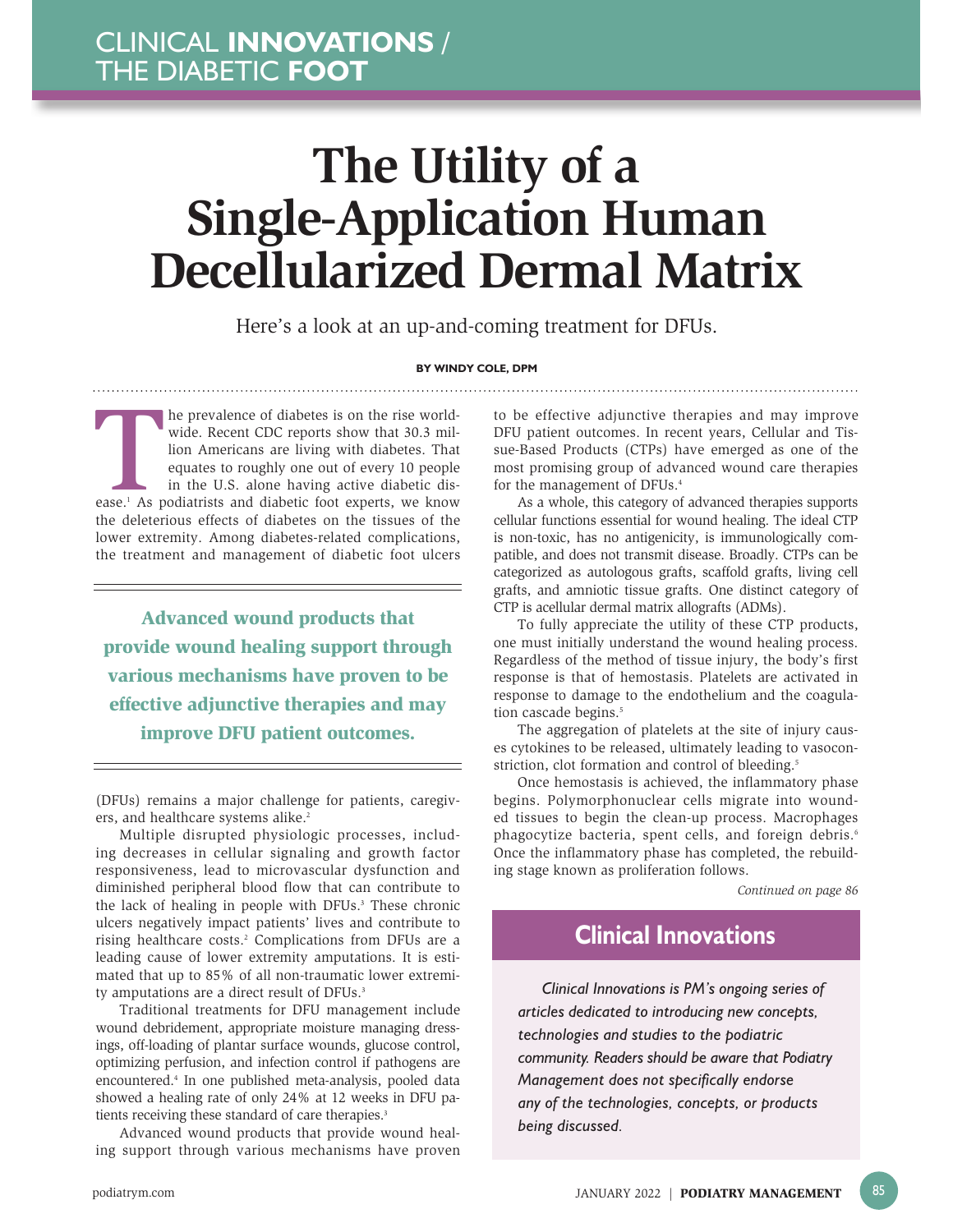Fibroblasts enter the wound and begin to lay down collagen. This new collagen acts as a framework aiding in angiogenesis, tissue regeneration, and wound contracture.<sup>6</sup> Epithelial cells are concurrently working to rebuild the top layer of wounded tissue. This process occurs through cellular migration from the wound edge in a game of wound healing dubbed 'red rover'.6 Once the ECM is laid down and epithelialization has completed, the final phase of wound healing, known as maturation or remodeling, begins. Scar tissue becomes more durable through collagen degradation and reformation.7 Wound strength improves to approximately 80% of its pre-wound function.<sup>7</sup> This final phase of wound healing can go on for up to two years.7

Normal wound healing consists of multiple dynamic overlapping stages that rely on interactions between cells, signaling molecules, and a functional extracellular matrix (ECM). The ECM acts as the major structural component of the dermal tissue layer.<sup>7</sup> Collagen, fibronectin, proteoglycans, elastin, and hyaluronic acid make up the composition of the ECM.7

Unfortunately, not all wound healing follows these pre-planned steps in a timely fashion. Co-morbidities such as diabetes often lead to dysfunction of the ECM, thus resulting in wounds that are slow-to-heal. When wound healing is delayed, high levels of proteases can 





Figure 1: Post-op wound appearance with tendon exposed

Figure 2: Wound appearance after NPWT

Acellular dermal matrices (ADMs) derived from human skin have been used in a variety of medical procedures, including wound healing, sports medicine applications, and soft-tissue reconstruction.

cause ECM degradation and lead to a disruption of the healing cascade.<sup>7</sup>

With advances in knowledge of the pathophysiology of wound healing, research has shown that supporting the ECM and correcting tissue disorganization is of paramount importance. Thus, wound care products that aim to stimulate and replace the ECM, such as acellular matrices, have gained utility in the space. These products are comprised of a three-dimensional native collagen matrix that provides a temporary scaffold supporting cellular migration and proliferation in an organized fashion, ultimately leading to tissue regeneration and wound healing.<sup>8</sup> Acellular matrices can be natural, synthetic, or composite, and can be derived from both humans or animals.<sup>8</sup>

### Acellular Dermal Matrices

Acellular dermal matrices (ADMs) derived from human skin have been used in a variety of medical procedures, including wound healing, sports medicine applications, and soft-tissue reconstruction.<sup>9,10</sup> Human skin is a rich wound *Continued on page 87*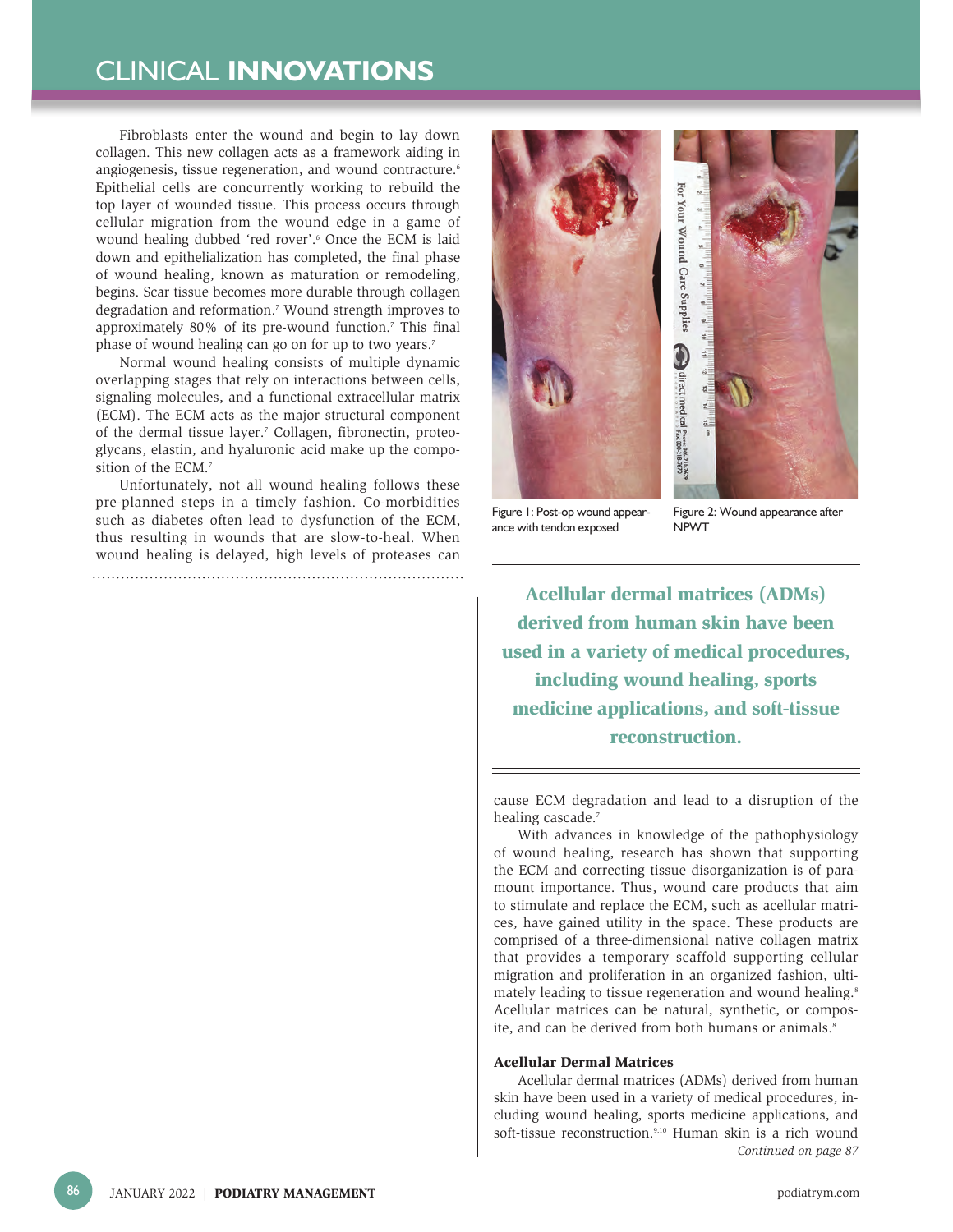matrix. It can provide elastic structural and nutritional support to damaged tissues. ADMs are acquired by obtaining a full thickness section of donated human skin.<sup>10</sup>

These tissues are screened for all infectious diseases including HIV and hepatitis.<sup>10</sup> These CTPs are then run through company-dependent proprietary processes of decellularization, sterilization, and packaging.<sup>10</sup> ADM use has become increasingly popular to assist in wound closure in cases of significant tissue loss such as in cases of chronic DFUs.<sup>11</sup>

The remainder of this article will highlight two DFU

### The DermGEN matrix acts as a natural scaffold and encourages cellular chemotaxis to support tissue regeneration.

cases using a unique ADM, DermGEN (DeCell Technologies, Halifax, Nova Scotia). DermGEN is an advanced regenerative tissue matrix derived from donated human skin and treated with a patented prECMTM process to remove all cellular immunogens and ensuring biocompatibility.12

The product manufacturing occurs using the world's first-ever automated tissue processing system, allowing for the matrix to maintain the highest level of natural tissue structure and composition.12 The final product is sterilized using a unique and validated liquid sterilization process that does not alter the tissue structure or change cellular response to the matrix.12

The DermGEN matrix acts as a natural scaffold and encourages cellular chemotaxis to support tissue regeneration.13 DermGEN is the only advanced tissue product having a patented composition of matter.<sup>12</sup> These patented properties are known to be directly related to improved healing.<sup>12</sup> The matrix is stored at room temperature and is fully hydrated and ready to use to make DermGEN easy to integrate into office or wound care center workflows.12

Patients are monitored weekly for secondary bandage changes and wound monitoring. Perhaps one of the most advantageous features of DermGEN is that typically only one application is required to achieve complete wound healing.<sup>13</sup> Compiled data from a recent pilot study illustrated a significant cost savings over standard of care.<sup>13</sup>

### Case Report 1

A 56-year-old, insulin-dependent diabetic man presented to the emergency department with a 2-week history of red, hot swollen left foot that appeared to worsen over the last 12 hours. He related no history of trauma to the area. On examination, it was noted that there were two areas of ulceration present on the dorsum of the foot with moderate amounts of necrotic tissue presented along with a foul odor and purulent drainage. Owing to the significant signs of infection noted upon the examination, *Continued on page 88*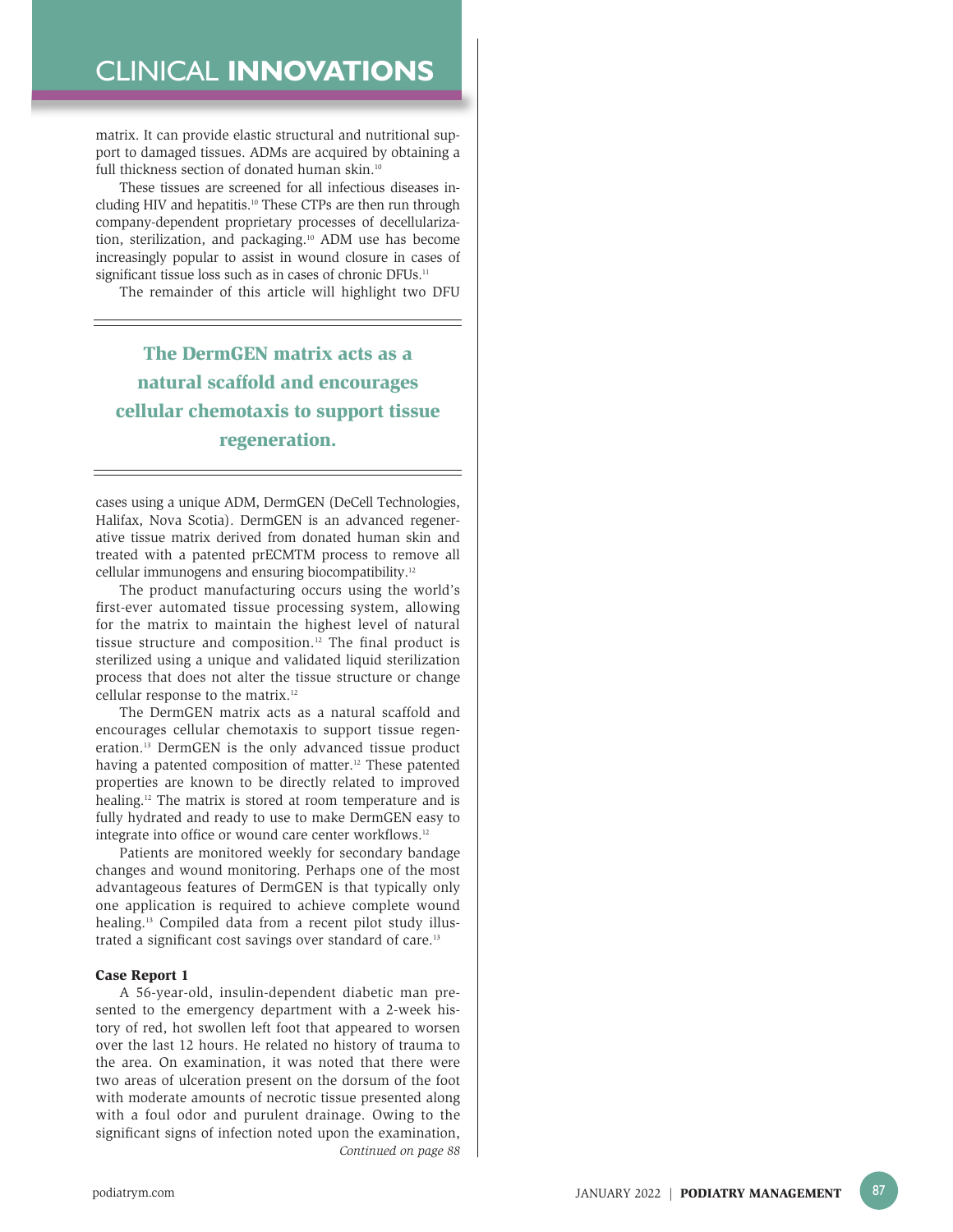coupled with the patient's uncontrolled diabetes, he was admitted into the hospital.

The patient was taken to surgery, and he underwent rigorous surgical debridement of all devitalized and necrotic tissue down to exposed tendon (Figure 1). Final culture results showed moderate Staphylococcus aureus and diphtheroid species present in soft tissue. No evidence of osteomyelitis was noted clinically or on MRI. His post-operative course included 4 weeks of intravenous antibiotic drug therapy consisting of 1 g of vancomycin daily and a rigorous regimen of wound care consisting of weekly serial debridement, wound vacuum therapy. The tissues were healthy and granular, but exposed tendons remained (Figure 2).

At this juncture, considering the improved health and character of the wound, but still having concern over the potential desiccation of the exposed tendons, DermGEN ADM was applied to both wounds. Prior to DermGEN application, debridement of all devitalized and nonviable tissue was performed. The 5x5 Derm-GEN graft was fenestrated and cut into two segments placing each over top of both wounds.

The ADM was covered with a meshed, one-sided wound contact layer to allow exudate to pass through to the secondary bandage layer while protecting the ADM 



Figure 3: Wound progress 3 weeks after Derm-GEN application Figure 4: Wound is healed

The use of the DermGEN ADM material was able to successfully completely close two complicated DFU cases wound with only one application.

and keeping it in contact with the wound tissue. A dry bulky secondary dressing was applied to the foot to keep the wounds protected. The patient was allowed to ambulate in a surgical shoe. He was seen in the wound care center for weekly bandage changes.

During these visits, only the secondary bandage was changed. The DermGEN graft and contact layer remained intact. Complete incorporation of the DermGEN material into the wound was noted when the bandage was removed three weeks after the initial application (Figure 3). With continued weekly wound care visits, the wound continued to decrease in diameter, with rapid closure noted six weeks after applying the DermGEN graft (Figure 4). There were no significant post-operative complications.

### Case Report 2

This patient is a 67-year-old female with NIDDM who presented to the emergency department with a history of minor trauma resulting in an infection of the distal right hallux. She related that the process had been ongoing for 10 days with gradual worsening. The patient noted increased malodor and drainage for the preceding four days. She was newly diagnosed as having NIDDM diabetes mellitus. The patient had nothing significant in her past medical history except for diabetes.

On presentation, she complained of increased swelling and darkening of skin color to the right hallux for approx-*Continued on page 89*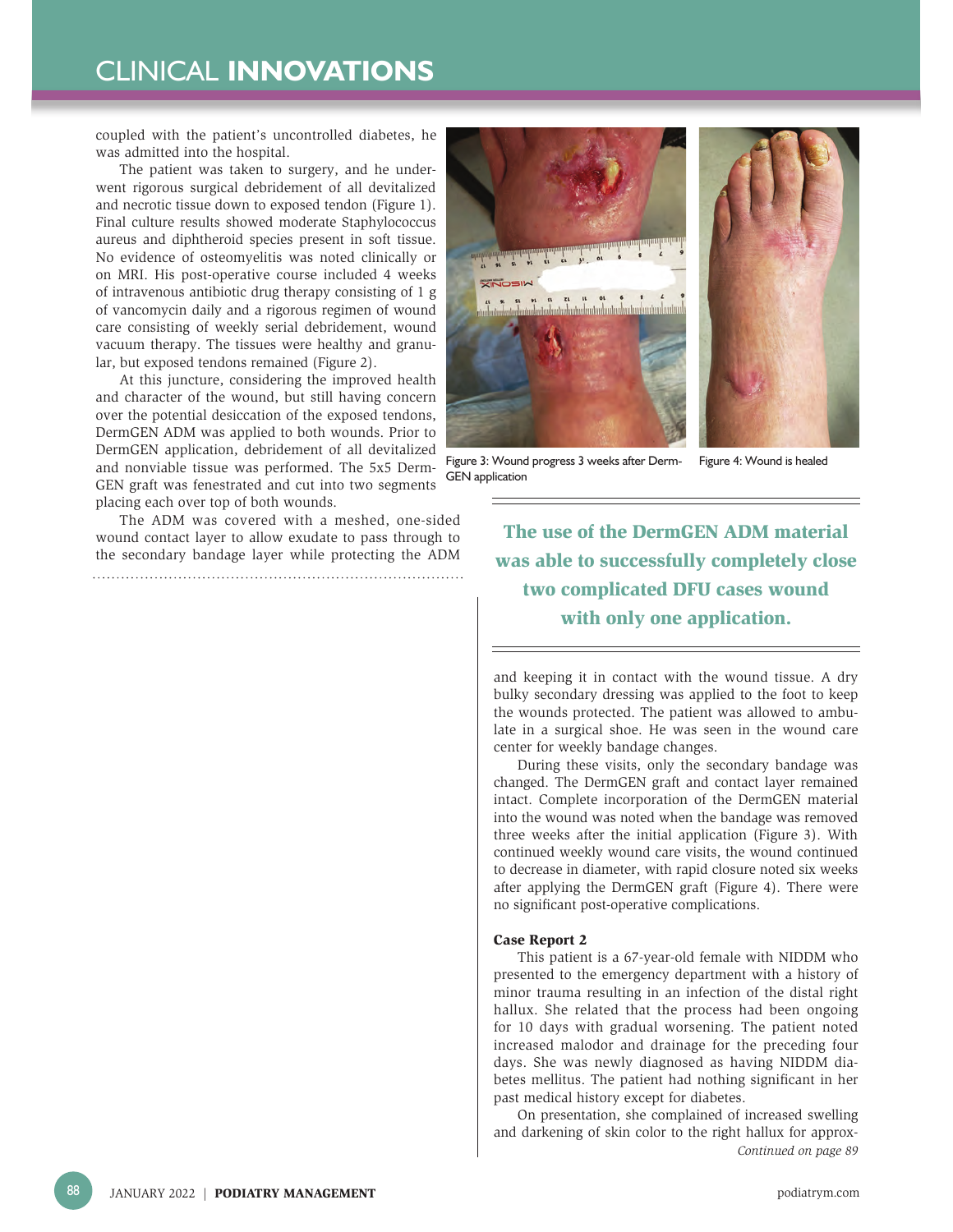imately 6 days followed by purulent drainage for the prior 4 days. She did not complain of any pain to the foot, but she did relate having fever and chills. Physical examination revealed an oral temperature of 100.5° F. She had a hallux malleolus deformity of the right great toe with an open ulceration at the distal aspect probing to bone (Figure 5).

There was slight purulent drainage and associated malodor with cellulitis of note to the level of the 1st MPJ. Protective sensation was absent by monofilament exam. Radiographic findings include degenerative disease of the 1st metatarsophalangeal joint and marrow edema affecting the distal phalanx of the great toe consistent with early osteomyelitis. No boney erosion was noted. The patient was admitted to the hospital and empirically placed on broad-spectrum antibiotic coverage with vancomycin and piperacillin/tazobactam.

Due to the severity of the infection, the patient was taken to the operating room for a debridement of non-viable soft tissue and bone biopsy. The patient was adamant that she did not want an amputation of the hallux. After all devitalized tissue was surgically excised from the toe, it was noted that the tip of the distal phalanx was exposed. There was active bleeding to all remaining tissues and no necrotic or devitalized tissue remained in the surgical site, yet there was a concern regarding further osteomyelitis and/or desiccation of tissues and bone should the wound be left uncovered.

At this time, it was decided to apply DermGEN to the remaining open wound in the OR. Similarly to the other case, the DermGEN graft was fenestrated and cut to fit the size of the wound. Because of the location of this ulcer, the DermGEN graft was secured in place with staples. It was then covered with a meshed, one-sided wound contact layer to allow exudate to pass through to the secondary bandage layer while protecting the ADM and keeping it in contact with the wound tissue.

A dry bulky secondary dressing was applied to the foot to keep the wounds protected. The patient was allowed to ambulate in a surgical shoe. She was discharged from the hospital 2 days later.

The patient was seen weekly at the wound care center post-operatively. Complete incorporation of the Derm-GEN graft occurred 2 weeks post-application. The wound was determined to be healed at 8 weeks post-operatively (Figure 6). The patient was transitioned into custom extra-depth diabetic shoes with plastizote inserts. There were no significant post-operative complications.

### Discussion

Traditional, yet rigorous, wound care protocols often prove unsuccessful when treating DFUs with exposed deep tissue structures. The use of the DermGEN ADM material was able to successfully completely close two complicated DFUs with only one application. The rapid wound closure indicates that there may be value in using DermGEN earlier in complex or treatment-resistant cases, thus reducing the time and expense of traditional but often ineffective treatments for chronic wounds.

*Continued on page 90*